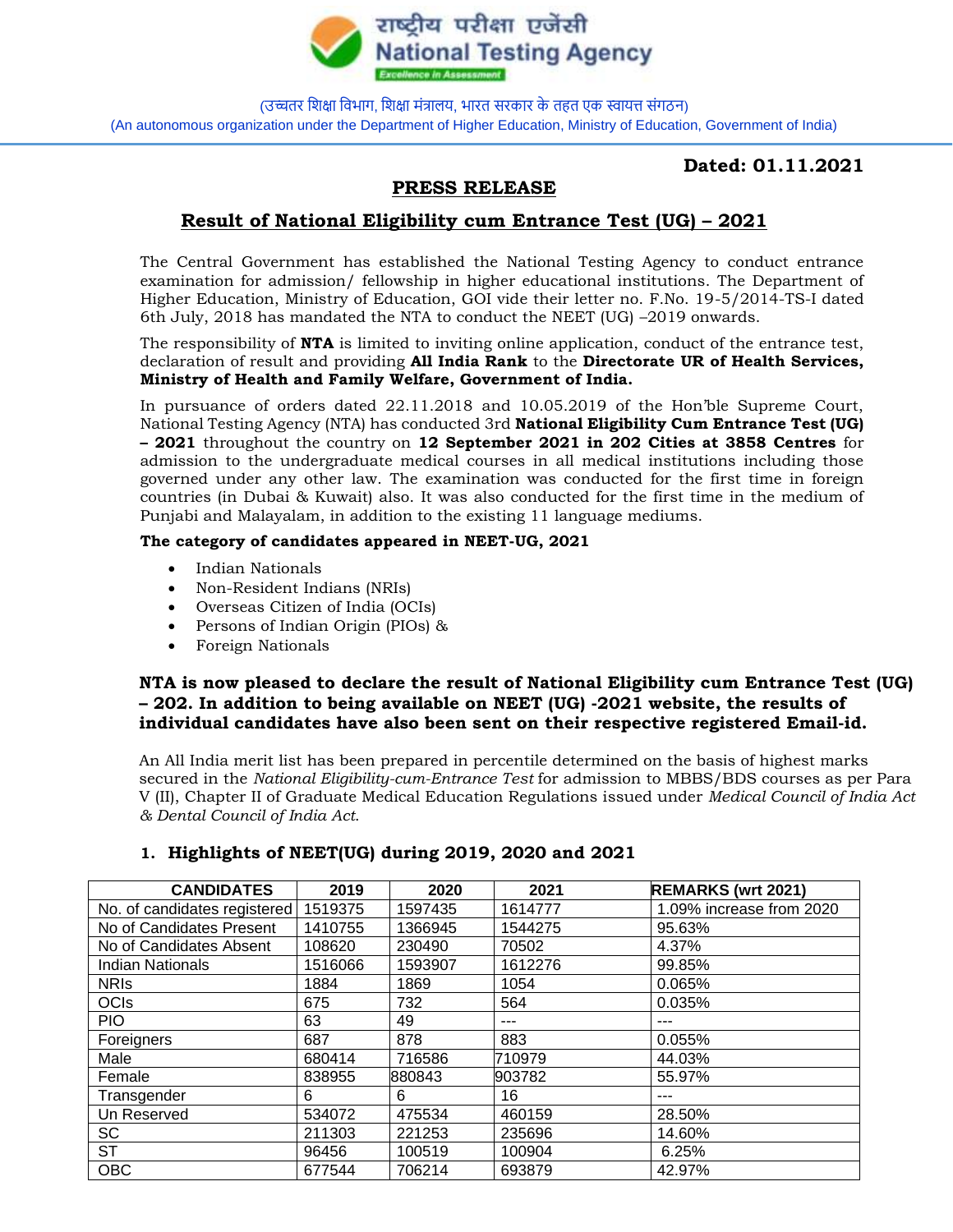

(An autonomous organization under the Department of Higher Education, Ministry of Education, Government of India)

| <b>EWS</b>                                                | ---    | 93915  | 124139                              | 7.69%                                |
|-----------------------------------------------------------|--------|--------|-------------------------------------|--------------------------------------|
| <b>Number of Cities</b>                                   | 154    | 155    | 202 (including Kuwait<br>and Dubai) | 30.32% increase from 2020            |
| Number of Languages                                       | 11     | 11     | 13                                  | Malayalam & Punjabi added<br>in 2020 |
| Number of centres                                         | 2546   | 3862   | 3858                                | ---                                  |
| Number of Centre / Deputy<br><b>Centre Superintendent</b> | 5970   | 9680   | 9740                                | 0.61 increase from 2020              |
| Number of rooms                                           | 64000  | 133120 | 134570                              | <b>1.09% increase from 2020</b>      |
| Number of invigilators                                    | 128000 | 266240 | 269140                              | <b>1.09%</b> increase from 2020      |
| <b>Number of Observers</b>                                | 3600   | 5818   | 5880                                | <b>1.07%</b> increase from 2020      |
| No of City Coordinators                                   | 163    | 195    | 220                                 | <b>12.82 % increase from 2020</b>    |

**15 candidates were identified using unfair practices in the examination. The result of fifteen candidates has been cancelled.** 

#### **2. Gender wise No. of Candidates Registered, Appeared and Qualified during 2020 and 2021**

| Gender      |                   | <b>NEET(UG)-2020</b> |           | <b>NEET(UG)-2021</b> |                 |           |  |
|-------------|-------------------|----------------------|-----------|----------------------|-----------------|-----------|--|
|             | <b>Registered</b> | Appeared             | Qualified | <b>Registered</b>    | <b>Appeared</b> | Qualified |  |
| Male        | 716586            | 618075               | 343556    | 710979               | 681168          | 375260    |  |
| Female      | 880843            | 748866               | 427943    | 903782               | 863093          | 494806    |  |
| Transgender | 6                 | 4                    |           | 16                   | 14              |           |  |
| Total       | 1597435           | 1366945              | 771500    | 1614777              | 1544275         | 870074    |  |

### **3. (a) Category wise No. of Candidates Registered, Appeared and Qualified during 2020 and 2021**

| Category   |                   | <b>NEET(UG)-2020</b> |                  | <b>NEET(UG)-2021</b> |                 |           |  |
|------------|-------------------|----------------------|------------------|----------------------|-----------------|-----------|--|
|            | <b>Registered</b> | Appeared             | <b>Qualified</b> | <b>Registered</b>    | <b>Appeared</b> | Qualified |  |
| <b>OBC</b> | 706214            | 607230               | 359447           | 693879               | 667389          | 396772    |  |
| <b>SC</b>  | 221253            | 190630               | 98809            | 235696               | 223883          | 114221    |  |
| <b>ST</b>  | 100519            | 80455                | 33848            | 100904               | 93789           | 40193     |  |
| UR         | 475534            | 402831               | 221952           | 460159               | 438242          | 239789    |  |
| <b>EWS</b> | 93915             | 85799                | 57444            | 124139               | 120972          | 79099     |  |
| Total      | 1597435           | 1366945              | 771500           | 1614777              | 1544275         | 870074    |  |

#### **3. (b) No. of Candidates Registered, Appeared and Qualified in PwD Category during 2020 and 2021**

| Category   |            | <b>NEET(UG)-2020</b> |           | <b>NEET(UG)-2021</b> |          |           |  |
|------------|------------|----------------------|-----------|----------------------|----------|-----------|--|
|            | Registered | Appeared             | Qualified | Registered           | Appeared | Qualified |  |
| <b>PwD</b> | 5741       | 4922                 | 2137      | 6200                 | 5893     | 2683      |  |

### **4. Nationality wise No. of Candidates Registered, Appeared and Qualified during 2020 and 2021**

| <b>Nationality</b> |                   | <b>NEET(UG)-2020</b> |           | <b>NEET(UG)-2021</b> |                 |           |  |
|--------------------|-------------------|----------------------|-----------|----------------------|-----------------|-----------|--|
|                    | <b>Registered</b> | Appeared             | Qualified | <b>Registered</b>    | <b>Appeared</b> | Qualified |  |
| Indian             | 1593907           | 1365154              | 770201    | 1612263              | 1542099         | 868483    |  |
| <b>Foreigner</b>   | 878               | 424                  | 256       | 885                  | 695             | 427       |  |
| <b>NRI</b>         | 1869              | 854                  | 600       | 1064                 | 962             | 736       |  |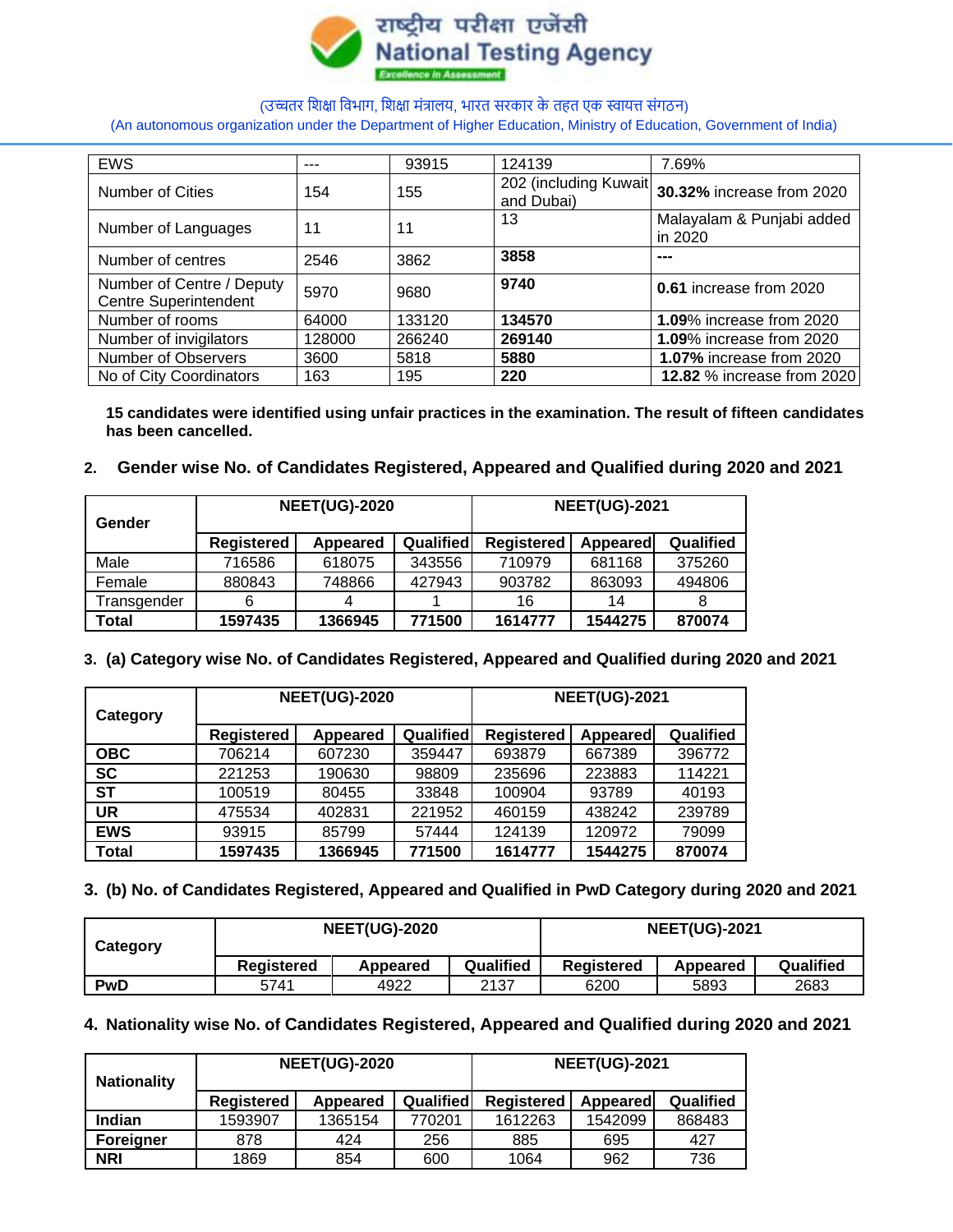

(An autonomous organization under the Department of Higher Education, Ministry of Education, Government of India)

| OCI         | 732     | 481     | 418      | 565                      | 519                      | 428                      |
|-------------|---------|---------|----------|--------------------------|--------------------------|--------------------------|
| <b>PIO</b>  | 49      | ົ<br>ັ້ | つに<br>∠∪ | $\overline{\phantom{m}}$ | $\overline{\phantom{a}}$ | $\overline{\phantom{a}}$ |
| $\tau$ otal | 1597435 | 366945  | 771500   | 1614777                  | 1544275                  | 870074                   |

### **5. Category wise No. of Candidates Qualified, based on qualifying criteria of NEET (UG)-2020 and 2021**

| <b>Category</b>      | Qualifying             |                       | <b>NEET(UG) 2020</b>        | <b>NEET(UG) 2021</b> |                             |  |
|----------------------|------------------------|-----------------------|-----------------------------|----------------------|-----------------------------|--|
|                      | <b>Criteria</b>        | <b>Marks</b><br>Range | No. of<br><b>Candidates</b> | <b>Marks Range</b>   | No. of<br><b>Candidates</b> |  |
| <b>UR/EWS</b>        | <b>50th Percentile</b> | 720-147               | 682406                      | 720-138              | 770857                      |  |
| <b>OBC</b>           | 40th Percentile        | 146-113               | 61265                       | 137-108              | 66978                       |  |
| <b>SC</b>            | 40th Percentile        | 146-113               | 19572                       | 137-108              | 22384                       |  |
| <b>ST</b>            | 40th Percentile        | 146-113               | 7837                        | 137-108              | 9312                        |  |
| UR / EWS & PwD       | 45th Percentile        | 146-129               | 99                          | 137-122              | 313                         |  |
| <b>OBC &amp; PwD</b> | 40th Percentile        | 128-113               | 233                         | 121-108              | 157                         |  |
| <b>SC &amp; PwD</b>  | 40th Percentile        | 128-113               | 70                          | 121-108              | 59                          |  |
| ST & PwD             | 40th Percentile        | 128-113               | 18                          | 121-108              | 14                          |  |
|                      |                        | Total $\rightarrow$   | 771500                      |                      | 870074                      |  |

Under UR Category, the candidates from other categories i.e. UR-EWS, OBC, SC, ST and PwD but meeting UR Cut off Percentile are also included.

### **6 (a) The list of State toppers during 2021:**

| S.No.          | <b>Roll No</b> | Candidate's name                       | Gender | Category   | <b>Marks</b><br>Obt | <b>Percentile</b><br><b>Score</b> | <b>NEET</b><br><b>Al Rank</b> | <b>State</b>                    |
|----------------|----------------|----------------------------------------|--------|------------|---------------------|-----------------------------------|-------------------------------|---------------------------------|
| 1              | 4201113147     | <b>MRINAL KUTTERI</b>                  | Male   | <b>UR</b>  | 720                 | 99.9998057                        | 1                             | TELANGANA                       |
| $\overline{2}$ | 2001012341     | <b>TANMAY GUPTA</b>                    | Male   | <b>UR</b>  | 720                 | 99.9998057                        | $\mathbf{1}$                  | DELHI (NCT)                     |
| 3              | 3114010091     | <b>KARTHIKA G NAIR</b>                 | Female | <b>UR</b>  | 720                 | 99.9998057                        | 1                             | <b>MAHARASHTRA</b>              |
| 4              | 3905004441     | AMAN KUMAR TRIPATHI                    | Male   | <b>UR</b>  | 716                 | 99.999741                         | 4                             | <b>UTTAR PRADESH</b>            |
| 5              | 2707002547     | <b>JASHAN CHHABRA</b>                  | Male   | <b>UR</b>  | 715                 | 99.9987049                        | 5                             | KARNATAKA                       |
| 6              | 1601009298     | <b>SUYASH ARORA</b>                    | Male   | <b>UR</b>  | 715                 | 99.9987049                        | 5                             | <b>HARYANA</b>                  |
| $\overline{7}$ | 2207001355     | <b>HRUTUL CHHAG</b>                    | Male   | <b>EWS</b> | 715                 | 99.9987049                        | 5                             | <b>GUJARAT</b>                  |
| 8              | 3804003535     | RAJAT GOYAL                            | Male   | <b>UR</b>  | 715                 | 99.9987049                        | 5                             | <b>PUNJAB</b>                   |
| 9              | 1205020117     | <b>CHANDAM VISHNU</b><br><b>VIVEK</b>  | Male   | OBC-NCL    | 715                 | 99.9987049                        | 5                             | <b>ANDHRA</b><br><b>PRADESH</b> |
| 10             | 2801018896     | <b>GOWRISHANKAR S</b>                  | Male   | <b>UR</b>  | 715                 | 99.9987049                        | 17                            | <b>KERALA</b>                   |
| 11             | 4604006751     | <b>SOUMYADIP HALDER</b>                | Male   | <b>UR</b>  | 715                 | 99.9987049                        | 19                            | <b>WEST BENGAL</b>              |
| 12             | 1502114157     | MD ZEYA BELAL                          | Male   | OBC-NCL    | 715                 | 99.9987049                        | 19                            | <b>BIHAR</b>                    |
| 13             | 4108001811     | <b>GEETHANJALI S A</b>                 | Female | OBC-NCL    | 710                 | 99.9969565                        | 23                            | <b>TAMIL NADU</b>               |
| 14             | 1601012040     | <b>PAVIT SINGH</b>                     | Female | <b>UR</b>  | 710                 | 99.9969565                        | 23                            | CHANDIGARH                      |
| 15             | 3903018397     | LEENA KHANDELWAL                       | Female | <b>UR</b>  | 710                 | 99.9969565                        | 23                            | <b>RAJASTHAN</b>                |
| 16             | 1702004281     | SANDEEP KUMAR<br><b>KANDI</b>          | Male   | SC         | 710                 | 99.9969565                        | 43                            | <b>MADHYA</b><br><b>PRADESH</b> |
| 17             | 3604012393     | <b>NEKTA N SWASTI</b><br>SRAVAN MISHRA | Male   | <b>UR</b>  | 705                 | 99.9931359                        | 75                            | <b>ODISHA</b>                   |
| 18             | 4301005184     | SOURADEEP DAS                          | Male   | <b>UR</b>  | 701                 | 99.9916466                        | 125                           | <b>TRIPURA</b>                  |
| 19             | 2501006146     | <b>MRIDUL AGGARWAL</b>                 | Male   | <b>UR</b>  | 700                 | 99.9868547                        | 130                           | JAMMU AND<br><b>KASHMIR</b>     |
| 20             | 1703012276     | <b>SHIVANK PATEL</b>                   | Male   | <b>UR</b>  | 700                 | 99.9868547                        | 143                           | <b>CHHATTISGARH</b>             |
| 21             | 2603016403     | VIJAYALAXMI                            | Female | <b>UR</b>  | 700                 | 99.9868547                        | 197                           | <b>JHARKHAND</b>                |
| 22             | 4502012190     | KSHITIZ KUMAR SINGH                    | Male   | OBC-NCL    | 691                 | 99.9734503                        | 384                           | <b>UTTARAKHAND</b>              |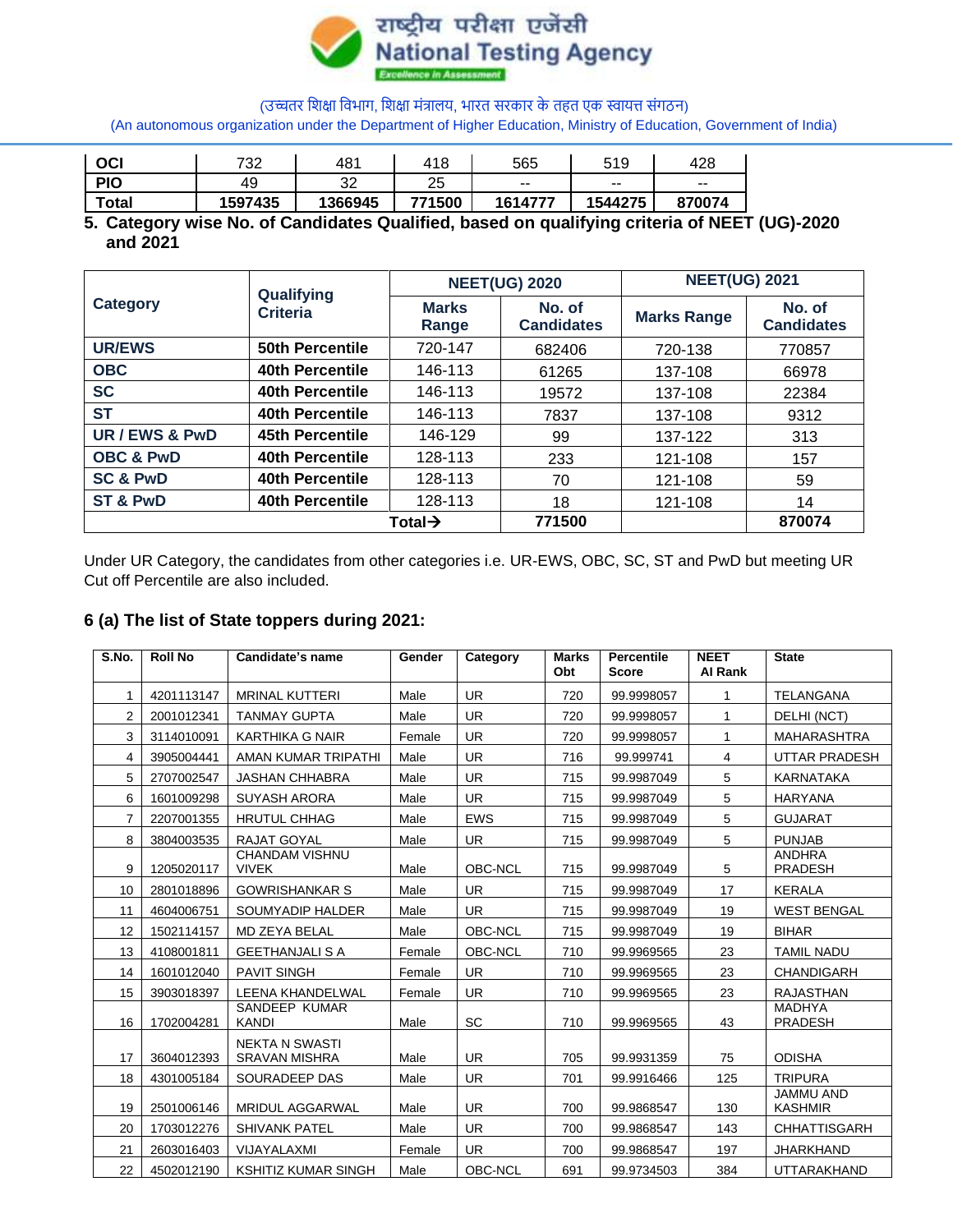

# (उच्चतर शिक्षा शिभाग, शिक्षा मंत्रालय, भारत सरकार के तहत एक स्वायत्त संगठन) (An autonomous organization under the Department of Higher Education, Ministry of Education, Government of India)

| 23 | 2401014076 | <b>MADHAV SHARMA</b>                   | Male   | <b>UR</b>  | 690 | 99.9667157 | 490   | <b>HIMACHAL</b><br><b>PRADESH</b>                      |
|----|------------|----------------------------------------|--------|------------|-----|------------|-------|--------------------------------------------------------|
| 24 | 9902001422 | ARSALAN<br><b>MOSADDIQUE</b>           | Male   | <b>UR</b>  | 690 | 99.9667157 | 501   | <b>OUTSIDE INDIA</b>                                   |
| 25 | 1402003076 | <b>NIRLAV BHUYAN</b>                   | Male   | <b>UR</b>  | 685 | 99.9532466 | 637   | <b>ASSAM</b>                                           |
| 26 | 4103008049 | ADARSH G                               | Male   | <b>UR</b>  | 685 | 99.9532466 | 704   | <b>PUDUCHERRY</b>                                      |
| 27 | 2101005169 | ABHIDA ESHANA<br><b>BARRETTO</b>       | Female | <b>UR</b>  | 680 | 99.9366692 | 905   | GOA                                                    |
| 28 | 1101001202 | <b>SUJAY KARMAKAR</b>                  | Male   | <b>UR</b>  | 677 | 99.9291576 | 1032  | <b>ANDAMAN AND</b><br><b>NICOBAR</b><br><b>ISLANDS</b> |
| 29 | 2702024112 | YAMINI N                               | Female | SC         | 665 | 99.8585095 | 2085  | DADRA AND<br><b>NAGAR HAVELI</b>                       |
| 30 | 4001001279 | <b>ANISHA CHETTRI</b>                  | Female | <b>UR</b>  | 642 | 99.6409961 | 5371  | <b>SIKKIM</b>                                          |
| 31 | 1901002036 | <b>KATHAWLE TANMAY</b><br><b>KIRAN</b> | Male   | <b>UR</b>  | 641 | 99.6256491 | 5631  | DAMAN AND DIU                                          |
| 32 | 1401001889 | SATYAM RAJ                             | Male   | <b>UR</b>  | 641 | 99.6256491 | 5653  | ARUNACHAL<br><b>PRADESH</b>                            |
| 33 | 3301003033 | NISHTHA CHAUDHARY                      | Female | <b>UR</b>  | 639 | 99.5963149 | 6224  | MEGHALAYA                                              |
| 34 | 4405001554 | <b>PRADIPKUMAR</b><br><b>KASHYAP</b>   | Male   | <b>UR</b>  | 636 | 99.5539649 | 6683  | <b>MANIPUR</b>                                         |
| 35 | 1502119318 | <b>GURYA SONI</b>                      | Female | OBC-NCL    | 615 | 99.1478191 | 12944 | <b>NAGALAND</b>                                        |
| 36 | 4702001236 | <b>ZARINA BATOOL</b>                   | Female | <b>ST</b>  | 596 | 98.6473894 | 20570 | LADAKH                                                 |
| 37 | 1403001437 | <b>FARZINA YEASMIN</b><br>LASKAR       | Female | <b>EWS</b> | 573 | 97.8957089 | 32127 | <b>MIZORAM</b>                                         |
| 38 | 2901001106 | SHAFEEK AHAMED A M                     | Male   | <b>ST</b>  | 489 | 93.8561381 | 94486 | <b>LAKSHADWEEP</b>                                     |

# **6 (b) The list of top 20 candidates during 2021:**

| S.No. | <b>Roll No</b> | Candidate's name                      | Gender | Category       | <b>Marks</b><br>Obt | <b>Percentile</b><br><b>Score</b> | <b>NEET</b><br>ΑI<br>Rank | <b>State</b>         |
|-------|----------------|---------------------------------------|--------|----------------|---------------------|-----------------------------------|---------------------------|----------------------|
|       | 4201113147     | <b>MRINAL KUTTERI</b>                 | Male   | UR             | 720                 | 99.999806                         | 1                         | <b>TELANGANA</b>     |
| 2     | 2001012341     | <b>TANMAY GUPTA</b>                   | Male   | <b>UR</b>      | 720                 | 99.999806                         | 1                         | DELHI (NCT)          |
| 3     | 3114010091     | <b>KARTHIKA G NAIR</b>                | Female | <b>UR</b>      | 720                 | 99.999806                         | 1                         | <b>MAHARASHTRA</b>   |
| 4     | 3905004441     | AMAN KUMAR TRIPATHI                   | Male   | <b>UR</b>      | 716                 | 99.999741                         | 4                         | UTTAR PRADESH        |
| 5     | 2707002547     | <b>JASHAN CHHABRA</b>                 | Male   | <b>UR</b>      | 715                 | 99.998705                         | 5                         | <b>KARNATAKA</b>     |
| 6     | 4411109202     | <b>DEEPAK SAHU</b>                    | Male   | OBC-NCL        | 715                 | 99.998705                         | 5                         | UTTAR PRADESH        |
| 7     | 4409008060     | SHUBHAM AGARWAL                       | Male   | <b>UR</b>      | 715                 | 99.998705                         | 5                         | <b>UTTAR PRADESH</b> |
| 8     | 4410007356     | <b>NIKHAR BANSAL</b>                  | Male   | <b>UR</b>      | 715                 | 99.998705                         | 5                         | DELHI (NCT)          |
| 9     | 1601009298     | <b>SUYASH ARORA</b>                   | Male   | <b>UR</b>      | 715                 | 99.998705                         | 5                         | <b>HARYANA</b>       |
| 10    | 2708015146     | <b>MEGHAN H K</b>                     | Male   | <b>UR</b>      | 715                 | 99.998705                         | 5                         | <b>KARNATAKA</b>     |
| 11    | 2207001355     | <b>HRUTUL CHHAG</b>                   | Male   | <b>EWS</b>     | 715                 | 99.998705                         | 5                         | <b>GUJARAT</b>       |
| 12    | 3804003535     | <b>RAJAT GOYAL</b>                    | Male   | <b>UR</b>      | 715                 | 99.998705                         | 5                         | <b>PUNJAB</b>        |
| 13    | 1205020117     | <b>CHANDAM VISHNU</b><br><b>VIVEK</b> | Male   | <b>OBC-NCL</b> | 715                 | 99.998705                         | 5                         | ANDHRA PRADESH       |
| 14    | 3115001046     | <b>HRIDAY VISHAL MOHITE</b>           | Male   | <b>UR</b>      | 715                 | 99.998705                         | 5                         | <b>MAHARASHTRA</b>   |
| 15    | 1205014119     | <b>GORRIPATI RUSHIL</b>               | Male   | <b>UR</b>      | 715                 | 99.998705                         | 5                         | ANDHRA PRADESH       |
| 16    | 4201106027     | KHANDAVALLY<br><b>SHASHANK</b>        | Male   | <b>UR</b>      | 715                 | 99.998705                         | 5                         | <b>TELANGANA</b>     |
| 17    | 2801018896     | <b>GOWRISHANKAR S</b>                 | Male   | <b>UR</b>      | 715                 | 99.998705                         | 17                        | <b>KERALA</b>        |
| 18    | 3905014351     | <b>VAISHNAVI SARDA</b>                | Female | <b>EWS</b>     | 715                 | 99.998705                         | 17                        | <b>MAHARASHTRA</b>   |
| 19    | 4604006751     | <b>SOUMYADIP HALDER</b>               | Male   | <b>UR</b>      | 715                 | 99.998705                         | 19                        | <b>WEST BENGAL</b>   |
| 20    | 1502114157     | <b>MD ZEYA BELAL</b>                  | Male   | OBC-NCL        | 715                 | 99.998705                         | 19                        | <b>BIHAR</b>         |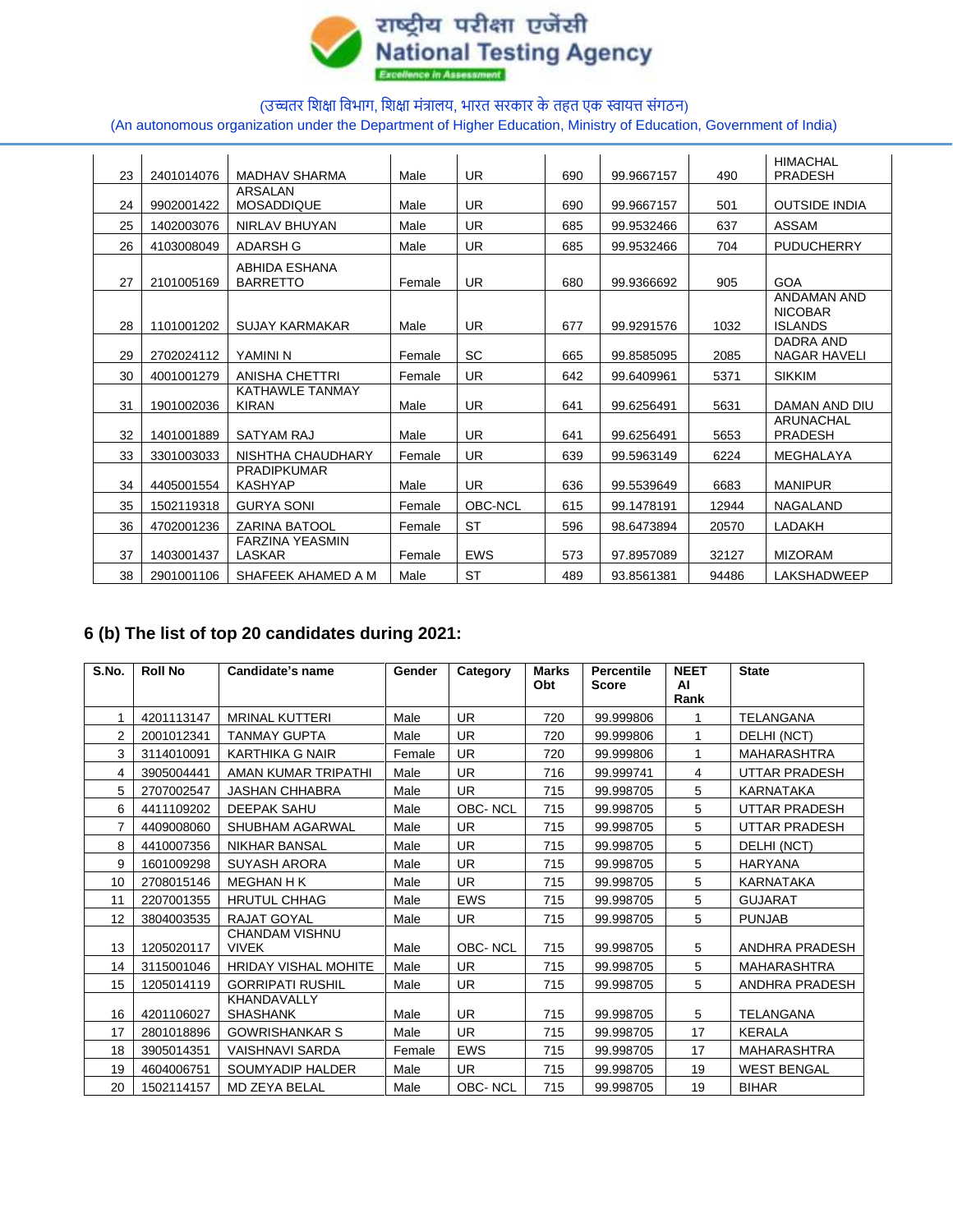

(An autonomous organization under the Department of Higher Education, Ministry of Education, Government of India)

# **6 (c) The list of 20 female toppers during 2021:**

| S.No.          | <b>Roll No</b> | Candidate's name                       | Gender | Category   | <b>Marks</b><br>Obt | <b>Percentile</b><br><b>Score</b> | <b>NEET</b><br><b>AI Rank</b> | <b>State</b>                   |
|----------------|----------------|----------------------------------------|--------|------------|---------------------|-----------------------------------|-------------------------------|--------------------------------|
| 1              | 3114010091     | <b>KARTHIKA G NAIR</b>                 | Female | <b>UR</b>  | 720                 | 99.9998057                        | 1                             | <b>MAHARASHTRA</b>             |
| 2              | 3905014351     | <b>VAISHNAVI SARDA</b>                 | Female | <b>EWS</b> | 715                 | 99.9987049                        | 17                            | MAHARASHTRA                    |
| 3              | 4609002305     | ASMITA BAG                             | Female | <b>UR</b>  | 711                 | 99.9985754                        | 21                            | <b>WEST BENGAL</b>             |
| 4              | 2001301235     | <b>SALONI VERMA</b>                    | Female | UR.        | 711                 | 99.9985754                        | 22                            | DELHI (NCT)                    |
| 5              | 2812002115     | <b>VAISHNA</b><br>JAYAVARDHANAN        | Female | OBC-NCL    | 710                 | 99.9969565                        | 23                            | <b>KERALA</b>                  |
| 6              | 4108001811     | <b>GEETHANJALI S A</b>                 | Female | OBC-NCL    | 710                 | 99.9969565                        | 23                            | <b>TAMIL NADU</b>              |
| $\overline{7}$ | 1601012040     | <b>PAVIT SINGH</b>                     | Female | <b>UR</b>  | 710                 | 99.9969565                        | 23                            | <b>CHANDIGARH</b>              |
| 8              | 3903018397     | LEENA KHANDELWAL                       | Female | <b>UR</b>  | 710                 | 99.9969565                        | 23                            | <b>RAJASTHAN</b>               |
| 9              | 4201105600     | <b>KASA LAHARI</b>                     | Female | <b>UR</b>  | 710                 | 99.9969565                        | 30                            | <b>TELANGANA</b>               |
| 10             | 3109005251     | <b>MADHUSHREE</b><br>PRITHVIRAJ CHAVAN | Female | <b>UR</b>  | 710                 | 99.9969565                        | 38                            | <b>MAHARASHTRA</b>             |
| 11             | 4201012016     | <b>EMANI SRINIJA</b>                   | Female | <b>UR</b>  | 710                 | 99.9969565                        | 38                            | <b>TELANGANA</b>               |
| 12             | 3903001181     | AKANKSHA KUMAWAT                       | Female | OBC-NCL    | 706                 | 99.9964385                        | 50                            | <b>RAJASTHAN</b>               |
| 13             | 2304003195     | <b>GARIMA RAHEJA</b>                   | Female | <b>UR</b>  | 706                 | 99.9964385                        | 52                            | DELHI (NCT)                    |
| 14             | 4408011404     | <b>BHAVYA GOYAL</b>                    | Female | <b>UR</b>  | 706                 | 99.9964385                        | 54                            | <b>UTTAR</b><br><b>PRADESH</b> |
| 15             | 3102018271     | <b>RASIKA MAL</b>                      | Female | <b>UR</b>  | 706                 | 99.9964385                        | 55                            | <b>MAHARASHTRA</b>             |
| 16             | 4201101626     | DASIKA SRI NIHARIKA                    | Female | <b>UR</b>  | 705                 | 99.9931359                        | 56                            | <b>TELANGANA</b>               |
| 17             | 4108001298     | <b>ARCHITHAA T</b>                     | Female | <b>UR</b>  | 705                 | 99.9931359                        | 60                            | <b>TAMIL NADU</b>              |
| 18             | 2807006272     | NIRUPAMA P                             | Female | OBC-NCL    | 705                 | 99.9931359                        | 60                            | <b>KERALA</b>                  |
| 19             | 2302020028     | <b>KHUSHBOO</b>                        | Female | <b>UR</b>  | 705                 | 99.9931359                        | 60                            | <b>HARYANA</b>                 |
| 20             | 3805004111     | <b>TEJASWINI KAPOOR</b>                | Female | <b>UR</b>  | 705                 | 99.9931359                        | 60                            | <b>PUNJAB</b>                  |
| 21             | 4201005319     | <b>PASUPUNOORI</b><br><b>SHARANYA</b>  | Female | <b>UR</b>  | 705                 | 99.9931359                        | 60                            | <b>TELANGANA</b>               |

# **6(d) The list of 20 male toppers during 2021**

| S.No. | <b>Roll No</b> | <b>Candidates name</b>                | Gender | Category   | <b>Marks</b><br>Obt | <b>Percentile</b><br><b>Score</b> | <b>NEET</b><br>Al Rank | <b>State</b>                    |
|-------|----------------|---------------------------------------|--------|------------|---------------------|-----------------------------------|------------------------|---------------------------------|
|       | 4201113147     | <b>MRINAL KUTTERI</b>                 | Male   | UR.        | 720                 | 99.9998057                        | 1                      | TELANGANA                       |
| 2     | 2001012341     | <b>TANMAY GUPTA</b>                   | Male   | <b>UR</b>  | 720                 | 99.9998057                        | 1                      | DELHI (NCT)                     |
| 3     | 3905004441     | AMAN KUMAR TRIPATHI                   | Male   | UR.        | 716                 | 99.999741                         | 4                      | <b>UTTAR</b><br><b>PRADESH</b>  |
| 4     | 2707002547     | <b>JASHAN CHHABRA</b>                 | Male   | UR.        | 715                 | 99.9987049                        | 5                      | <b>KARNATAKA</b>                |
| 5     | 4411109202     | DEEPAK SAHU                           | Male   | OBC-NCL    | 715                 | 99.9987049                        | 5                      | <b>UTTAR</b><br><b>PRADESH</b>  |
| 6     | 4409008060     | SHUBHAM AGARWAL                       | Male   | <b>UR</b>  | 715                 | 99.9987049                        | 5                      | <b>UTTAR</b><br><b>PRADESH</b>  |
| 7     | 4410007356     | <b>NIKHAR BANSAL</b>                  | Male   | UR.        | 715                 | 99.9987049                        | 5                      | DELHI (NCT)                     |
| 8     | 1601009298     | <b>SUYASH ARORA</b>                   | Male   | <b>UR</b>  | 715                 | 99.9987049                        | 5                      | <b>HARYANA</b>                  |
| 9     | 2708015146     | <b>MEGHAN H K</b>                     | Male   | UR.        | 715                 | 99.9987049                        | 5                      | KARNATAKA                       |
| 10    | 2207001355     | <b>HRUTUL CHHAG</b>                   | Male   | <b>EWS</b> | 715                 | 99.9987049                        | 5                      | <b>GUJARAT</b>                  |
| 11    | 3804003535     | RAJAT GOYAL                           | Male   | <b>UR</b>  | 715                 | 99.9987049                        | 5                      | <b>PUNJAB</b>                   |
| 12    | 1205020117     | CHANDAM VISHNU VIVEK                  | Male   | OBC-NCL    | 715                 | 99.9987049                        | 5                      | <b>ANDHRA</b><br><b>PRADESH</b> |
| 13    | 3115001046     | <b>HRIDAY VISHAL MOHITE</b>           | Male   | UR.        | 715                 | 99.9987049                        | 5                      | <b>MAHARASHTRA</b>              |
| 14    | 1205014119     | <b>GORRIPATI RUSHIL</b>               | Male   | <b>UR</b>  | 715                 | 99.9987049                        | 5                      | <b>ANDHRA</b><br><b>PRADESH</b> |
| 15    | 4201106027     | <b>KHANDAVALLY</b><br><b>SHASHANK</b> | Male   | UR.        | 715                 | 99.9987049                        | 5                      | <b>TELANGANA</b>                |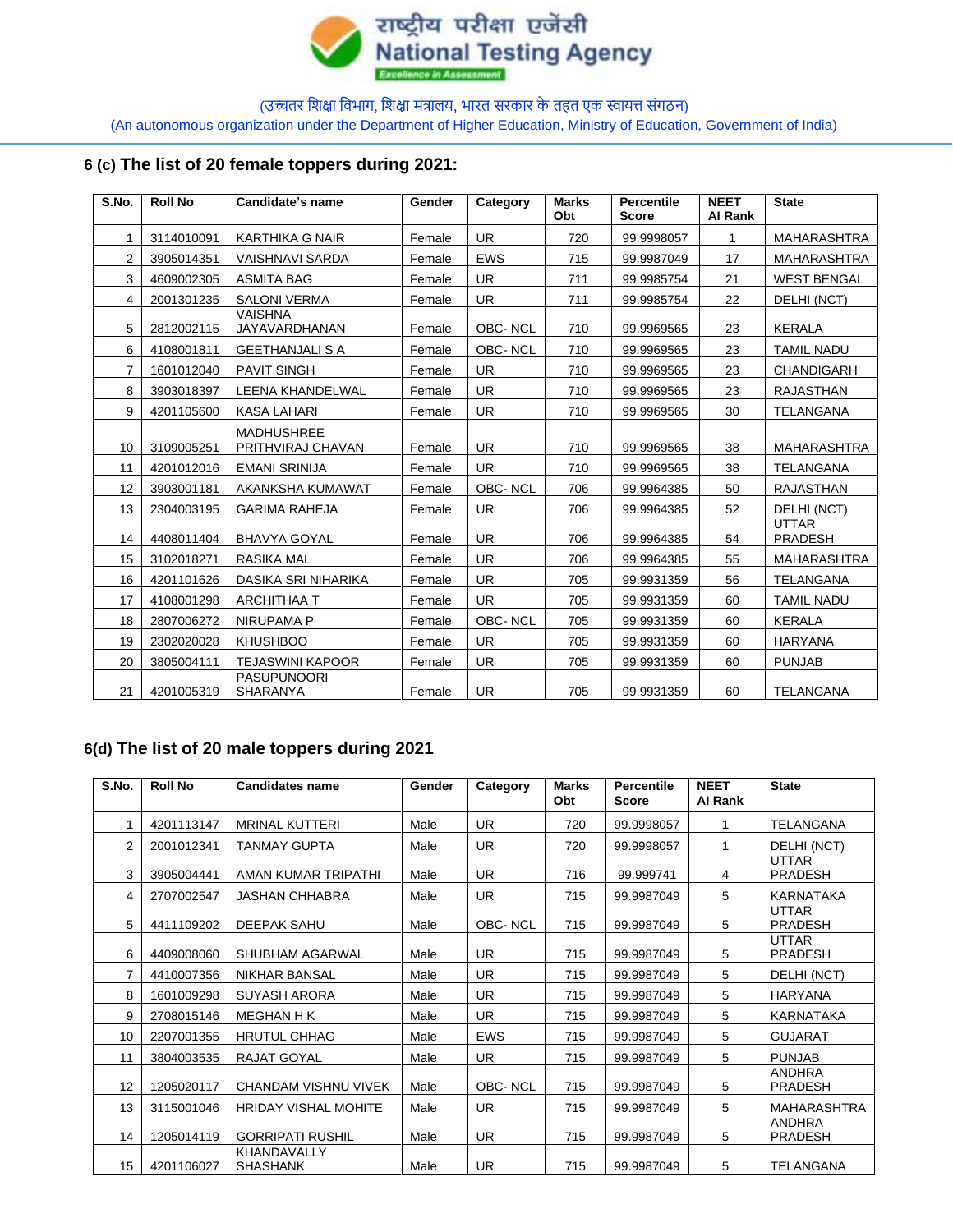

(An autonomous organization under the Department of Higher Education, Ministry of Education, Government of India)

| 16 | 2801018896 | <b>GOWRISHANKAR S</b> | Male | UR      | 715 | 99.9987049 | 17 | KERALA             |
|----|------------|-----------------------|------|---------|-----|------------|----|--------------------|
|    | 4604006751 | SOUMYADIP HALDER      | Male | UR      | 715 | 99.9987049 | 19 | <b>WEST BENGAL</b> |
| 18 | 1502114157 | MD ZEYA BELAL         | Male | OBC-NCL | 715 | 99.9987049 | 19 | <b>BIHAR</b>       |
| 19 | 3110102683 | ANIRUDH DAYYALA       | Male | OBC-NCL | 710 | 99.9969565 | 23 | <b>MAHARASHTRA</b> |
| 20 | 2303002443 | ABHINAV SHARMA        | Male | UR      | 710 | 99.9969565 | 23 | <b>HARYANA</b>     |
|    |            | PALLI VENKATA KAUSHIK |      |         |     |            |    | ANDHRA             |
| 21 | 1205001290 | <b>REDDY</b>          | Male | UR      | 710 | 99.9969565 | 23 | <b>PRADESH</b>     |

### **6. (e) The list of 10 female(PwD) toppers during 2021:**

| S.No. | <b>Roll No</b> | Candidate's name                 | Gender | Category   | <b>Marks</b><br><b>Obt</b> | Percentile<br>Score | <b>NEET</b><br>Al Rank | <b>State</b>                   |
|-------|----------------|----------------------------------|--------|------------|----------------------------|---------------------|------------------------|--------------------------------|
|       | 2707010094     | SINCHANA LAKSHMI                 | Female | UR         | 658                        | 99.8100077          | 2856                   | KARNATAKA                      |
| 2     | 3108001318     | AKTE ISHA<br><b>SANTOSHKUMAR</b> | Female | UR.        | 633                        | 99.5052041          | 7634                   | <b>MAHARASHTRA</b>             |
| 3     | 2001308421     | ANUGYA                           | Female | UR.        | 607                        | 98.9534881          | 15884                  | DELHI (NCT)                    |
| 4     | 2808012235     | PARVATHY KN                      | Female | OBC-NCL    | 601                        | 98.7916644          | 18235                  | <b>KERALA</b>                  |
| 5.    | 1505003320     | SHAHLA TASNIM                    | Female | OBC-NCL    | 572                        | 97.8598991          | 32836                  | <b>BIHAR</b>                   |
| 6     | 3604011068     | <b>ISHIKA MANDAL</b>             | Female | UR.        | 569                        | 97.7459296          | 34601                  | <b>ODISHA</b>                  |
|       | 2702112374     | MADLINE JEMIMAH.R                | Female | OBC-NCL    | 560                        | 97.3928833          | 39688                  | <b>TAMIL NADU</b>              |
| 8     | 4411010285     | RITU PRAJAPATI                   | Female | UR.        | 551                        | 97.0174963          | 45578                  | <b>UTTAR</b><br><b>PRADESH</b> |
| 9     | 3801005287     | <b>PAVNEET KAUR</b>              | Female | UR.        | 550                        | 96.9724913          | 46617                  | <b>PUNJAB</b>                  |
| 10    | 1504004451     | <b>SUHANI KUMARI</b>             | Female | <b>EWS</b> | 550                        | 96.9724913          | 46657                  | <b>BIHAR</b>                   |

# **6. (f) The list of 10 male (PwD) toppers during 2021:**

| S.No.          | <b>Roll No</b> | <b>Candidates name</b>               | Gender | Category       | <b>Marks</b><br>Obt | <b>Percentile</b><br><b>Score</b> | <b>NEET</b><br>Al Rank | <b>State</b>                    |
|----------------|----------------|--------------------------------------|--------|----------------|---------------------|-----------------------------------|------------------------|---------------------------------|
|                | 2001222206     | <b>HIMANSHU YADAV</b>                | Male   | OBC-NCL        | 686                 | 99.9612115                        | 572                    | DELHI (NCT)                     |
| $\overline{2}$ | 3904105216     | <b>PREM PRKASH</b>                   | Male   | <b>OBC-NCL</b> | 655                 | 99.7800907                        | 3211                   | <b>RAJASTHAN</b>                |
| 3              | 3114006321     | KUNJ BHAVESH<br><b>BHANUSHALI</b>    | Male   | UR.            | 655                 | 99.7800907                        | 3317                   | <b>MAHARASHTRA</b>              |
| 4              | 4503002642     | KESHAV AGGARWAL                      | Male   | <b>UR</b>      | 642                 | 99.6409961                        | 5452                   | <b>UTTAR</b><br><b>PRADESH</b>  |
| 5              | 2204007134     | RATHOD YASHKUMAR<br><b>KANTIBHAI</b> | Male   | SC             | 633                 | 99.5052041                        | 7500                   | <b>GUJARAT</b>                  |
| 6              | 4405107352     | RAHUL KUMAR YADAV                    | Male   | <b>OBC-NCL</b> | 603                 | 98.8501385                        | 17405                  | <b>UTTAR</b><br><b>PRADESH</b>  |
|                | 4604002726     | RATNADEEP GHOSH                      | Male   | <b>UR</b>      | 600                 | 98.7607761                        | 18748                  | <b>WEST BENGAL</b>              |
| 8              | 3903011570     | <b>SURAJ KUMAR</b><br>ANSHIWAL       | Male   | SC             | 596                 | 98.6473894                        | 20789                  | RAJASTHAN                       |
| 9              | 1206010135     | ADIREDDI SRINIVAS                    | Male   | OBC-NCL        | 592                 | 98.5299879                        | 22694                  | <b>ANDHRA</b><br><b>PRADESH</b> |
| 10             | 4608007369     | <b>MD MANJUR BISWAS</b>              | Male   | <b>OBC-NCL</b> | 587                 | 98.3700421                        | 25081                  | <b>WEST BENGAL</b>              |

# **6. (g) The list of 10 Unreserved Category (UR) toppers during 2021:**

| S.No. | <b>Roll No</b> | <b>Candidates name</b> | Gender | Category | <b>Marks</b><br>Obt | <b>Percentile</b><br><b>Score</b> | <b>NEET</b><br>Al Rank | <b>State</b>                   |
|-------|----------------|------------------------|--------|----------|---------------------|-----------------------------------|------------------------|--------------------------------|
|       | 4201113147     | <b>MRINAL KUTTERI</b>  | Male   | UR       | 720                 | 99.999806                         |                        | TELANGANA                      |
|       | 2001012341     | <b>TANMAY GUPTA</b>    | Male   | UR       | 720                 | 99.999806                         |                        | DELHI (NCT)                    |
|       | 3114010091     | KARTHIKA G NAIR        | Female | UR       | 720                 | 99.999806                         |                        | MAHARASHTRA                    |
|       | 3905004441     | AMAN KUMAR TRIPATHI    | Male   | UR       | 716                 | 99.999741                         | 4                      | <b>UTTAR</b><br><b>PRADESH</b> |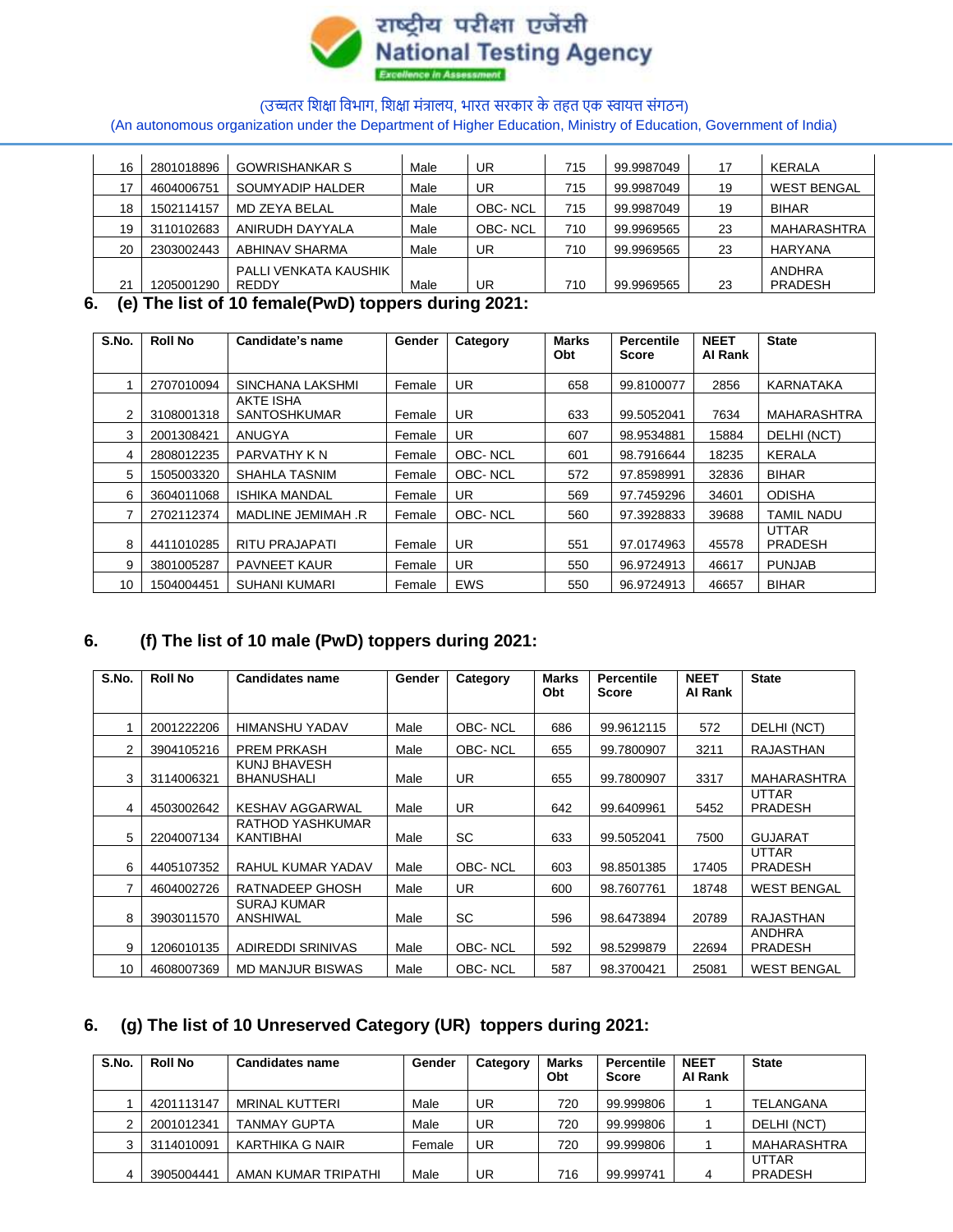

(An autonomous organization under the Department of Higher Education, Ministry of Education, Government of India)

| 5  | 2707002547 | <b>JASHAN CHHABRA</b>          | Male | <b>UR</b> | 715 | 99.998705 | 5 | KARNATAKA                       |
|----|------------|--------------------------------|------|-----------|-----|-----------|---|---------------------------------|
| 6  | 4409008060 | SHUBHAM AGARWAL                | Male | <b>UR</b> | 715 | 99.998705 | 5 | <b>UTTAR</b><br><b>PRADESH</b>  |
|    | 4410007356 | <b>NIKHAR BANSAL</b>           | Male | UR        | 715 | 99.998705 | 5 | DELHI (NCT)                     |
| 8  | 1601009298 | <b>SUYASH ARORA</b>            | Male | <b>UR</b> | 715 | 99.998705 | 5 | <b>HARYANA</b>                  |
| 9  | 2708015146 | <b>MEGHAN H K</b>              | Male | <b>UR</b> | 715 | 99.998705 | 5 | KARNATAKA                       |
| 10 | 3804003535 | RAJAT GOYAL                    | Male | <b>UR</b> | 715 | 99.998705 | 5 | <b>PUNJAB</b>                   |
| 11 | 3115001046 | <b>HRIDAY VISHAL MOHITE</b>    | Male | <b>UR</b> | 715 | 99.998705 | 5 | <b>MAHARASHTRA</b>              |
| 12 | 1205014119 | <b>GORRIPATI RUSHIL</b>        | Male | <b>UR</b> | 715 | 99.998705 | 5 | <b>ANDHRA</b><br><b>PRADESH</b> |
| 13 | 4201106027 | KHANDAVALLY<br><b>SHASHANK</b> | Male | <b>UR</b> | 715 | 99.998705 | 5 | TELANGANA                       |

# **6. (h) The list of 10 EWS Category toppers during 2021:**

| S.No. | <b>Roll No</b> | <b>Candidates name</b>                   | Gender | Category   | Marks<br>Obt | <b>Percentile</b><br><b>Score</b> | <b>NEET</b><br>Al Rank | <b>State</b>                    |
|-------|----------------|------------------------------------------|--------|------------|--------------|-----------------------------------|------------------------|---------------------------------|
|       | 2207001355     | <b>HRUTUL CHHAG</b>                      | Male   | <b>EWS</b> | 715          | 99.998705                         | 5                      | <b>GUJARAT</b>                  |
| 2     | 3905014351     | VAISHNAVI SARDA                          | Female | <b>EWS</b> | 715          | 99.998705                         | 17                     | MAHARASHTRA                     |
| 3     | 3905013314     | <b>VINIT MURLIDHAR</b><br><b>MUNDADA</b> | Male   | <b>EWS</b> | 705          | 99.993136                         | 60                     | <b>RAJASTHAN</b>                |
| 4     | 1205025164     | VADDAVALLI NIKHITHA                      | Female | <b>EWS</b> | 705          | 99.993136                         | 87                     | <b>ANDHRA</b><br><b>PRADESH</b> |
| 5     | 2303004096     | YATISHA GUPTA                            | Female | <b>EWS</b> | 702          | 99.992877                         | 109                    | <b>HARYANA</b>                  |
| 6     | 1205007398     | KANDI SUNANDA REDDY                      | Female | <b>EWS</b> | 700          | 99.986855                         | 133                    | <b>ANDHRA</b><br>PRADESH        |
|       | 4407019269     | UTSAV VISHNOI                            | Male   | <b>EWS</b> | 700          | 99.986855                         | 133                    | <b>UTTAR</b><br><b>PRADESH</b>  |
| 8     | 4201001655     | <b>CH VAISHNAVI</b>                      | Female | <b>EWS</b> | 700          | 99.986855                         | 143                    | TELANGANA                       |
| 9     | 3115002674     | <b>KUSHAL GARG</b>                       | Male   | <b>EWS</b> | 700          | 99.986855                         | 165                    | DELHI (NCT)                     |
| 10    | 4411109398     | <b>SPARSH PANDEY</b>                     | Male   | <b>EWS</b> | 700          | 99.986855                         | 180                    | <b>UTTAR</b><br><b>PRADESH</b>  |
| 11    | 3903122127     | AMIT KUMAR SHARMA                        | Male   | <b>EWS</b> | 700          | 99.986855                         | 180                    | <b>RAJASTHAN</b>                |

# **6. (i) The list of 10 SC Category toppers during 2021:**

| S.No. | <b>Roll No</b> | <b>Candidates name</b>           | Gender | Category | Marks<br>Obt | Percentile<br><b>Score</b> | <b>NEET</b><br>Al Rank | <b>State</b>       |
|-------|----------------|----------------------------------|--------|----------|--------------|----------------------------|------------------------|--------------------|
|       | 1702004281     | SANDEEP KUMAR KANDI              |        |          |              |                            | 43                     | <b>MADHYA</b>      |
|       |                |                                  | Male   | SC.      | 710          | 99.996957                  |                        | <b>PRADESH</b>     |
| 2     | 3905004308     | <b>BASURAJ BISWAS</b>            | Male   | SC.      | 701          | 99.991647                  | 116                    | RAJASTHAN          |
| 3     | 2001320354     | LAKSHAY CHAUHAN                  | Male   | SC       | 696          | 99.983941                  | 221                    | DELHI (NCT)        |
| 4     | 4604001275     | <b>MEGHA MALLICK</b>             | Female | SC       | 693          | 99.977336                  | 347                    | <b>WEST BENGAL</b> |
| 5     | 4608006382     | SOUMYADEEP<br><b>CHOUDHURY</b>   | Male   | SC       | 690          | 99.966716                  | 429                    | <b>WEST BENGAL</b> |
| 6     | 4608111239     | <b>SWARUP SARKAR</b>             | Male   | SC       | 690          | 99.966716                  | 445                    | MAHARASHTRA        |
|       | 4201011263     | MESA ROHIN PRABHU                | Male   | SC       | 690          | 99.966716                  | 451                    | TELANGANA          |
| 8     | 4604005943     | SUBHADIP SAHANA                  | Male   | SC.      | 690          | 99.966716                  | 470                    | <b>WEST BENGAL</b> |
| 9     | 3112026190     | MULEY YASHODEEP<br><b>DEEPAK</b> | Male   | SC.      | 690          | 99.966716                  | 486                    | MAHARASHTRA        |
| 10    | 3903033164     | LAKSHYA GARWA                    | Male   | SC       | 690          | 99.966716                  | 493                    | RAJASTHAN          |

### **6. (j) The list of 10 ST Category toppers during 2021:**

| S.No. | <b>Roll No</b> | <b>Candidates name</b> | Gender | Category | Marks<br>Obt | Percentile<br><b>Score</b> | <b>NEET</b><br>Al Rank | <b>State</b>             |
|-------|----------------|------------------------|--------|----------|--------------|----------------------------|------------------------|--------------------------|
|       | 3903010470     | NAMAN SINGH            | Male   | ST       | 705          | 99.993136                  | 75                     | RAJASTHAN                |
|       | 1205004311     | VADITHYA JAYANTH NAIK  | Male   | ST       | 685          | 99.953247                  | 694                    | ANDHRA<br><b>PRADESH</b> |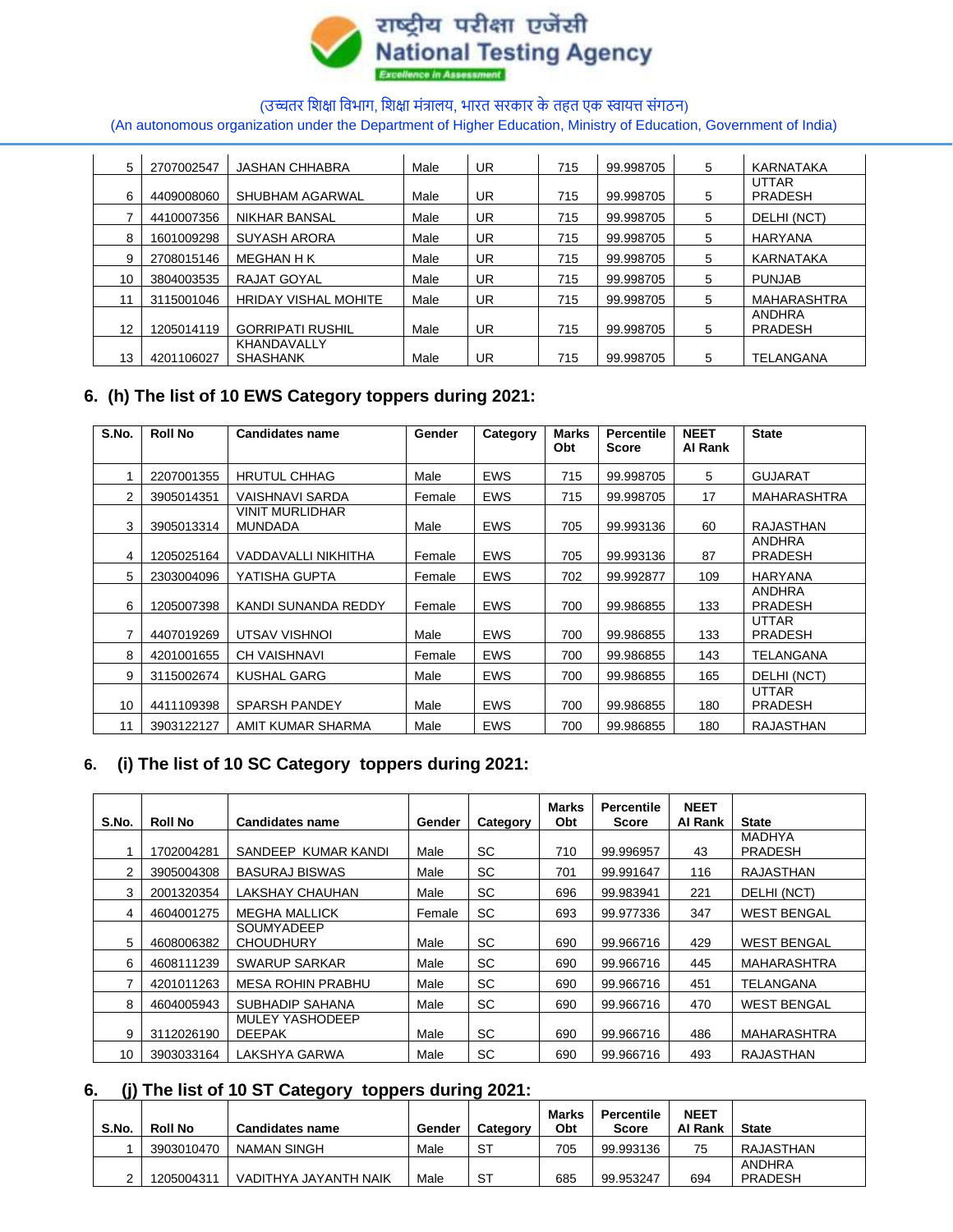

(An autonomous organization under the Department of Higher Education, Ministry of Education, Government of India)

| 3  | 4201102463 | KOLAKULAM MANVITHA                          | Female | <b>ST</b> | 665 | 99.85851  | 2116 | ANDHRA<br><b>PRADESH</b>        |
|----|------------|---------------------------------------------|--------|-----------|-----|-----------|------|---------------------------------|
|    |            | <b>HARSHITHA</b><br><b>GANGADHARAPPA</b>    |        |           |     |           |      |                                 |
| 4  | 2707006075 | <b>NEGALUR</b>                              | Female | <b>ST</b> | 661 | 99.834291 | 2449 | KARNATAKA                       |
| 5  | 3004001030 | <b>MANAS WARKHEDE</b>                       | Male   | <b>ST</b> | 657 | 99.802496 | 2937 | <b>MADHYA</b><br><b>PRADESH</b> |
| 6  | 2209010136 | <b>PATEL KHUSHIBEN</b><br><b>PRAVINBHAI</b> | Female | <b>ST</b> | 651 | 99.746224 | 3770 | <b>GUJARAT</b>                  |
|    |            |                                             |        |           |     |           |      |                                 |
|    | 2801009132 | <b>JONATHAN S DANIEL</b>                    | Male   | <b>ST</b> | 651 | 99.746224 | 3830 | KERALA                          |
| 8  | 2707008027 | SHAIKSHA NAYAKA B P                         | Female | <b>ST</b> | 651 | 99.746224 | 3911 | KARNATAKA                       |
| 9  | 4208001112 | KETHAVATH VIJAY<br><b>CHANDER</b>           | Male   | <b>ST</b> | 650 | 99.730294 | 3965 | TELANGANA                       |
| 10 | 2208004038 | <b>DEEP PRAKASH</b><br><b>CHAUDHARI</b>     | Male   | ST        | 650 | 99.730294 | 4160 | <b>GUJARAT</b>                  |

### **6 (k) The list of OBC-NCL Category toppers during 2021:**

| S.No. | <b>Roll No</b> | <b>Candidates name</b>                | Gender | Category | Marks<br>Obt | <b>Percentile</b><br><b>Score</b> | <b>NEET</b><br>Al Rank | <b>State</b>                    |
|-------|----------------|---------------------------------------|--------|----------|--------------|-----------------------------------|------------------------|---------------------------------|
|       | 4411109202     | DEEPAK SAHU                           | Male   | OBC-NCL  | 715          | 99.9987049                        | 5.                     | UTTAR PRADESH                   |
|       | 1205020117     | <b>CHANDAM VISHNU</b><br><b>VIVEK</b> | Male   | OBC-NCL  | 715          | 99.9987049                        | 5                      | <b>ANDHRA</b><br><b>PRADESH</b> |
| 3     | 1502114157     | <b>MD ZEYA BELAL</b>                  | Male   | OBC-NCL  | 715          | 99.9987049                        | 19                     | <b>BIHAR</b>                    |
| 4     | 2812002115     | VAISHNA<br><b>JAYAVARDHANAN</b>       | Female | OBC-NCL  | 710          | 99.9969565                        | 23                     | <b>KERALA</b>                   |
| 5     | 3110102683     | ANIRUDH DAYYALA                       | Male   | OBC-NCL  | 710          | 99.9969565                        | 23                     | <b>MAHARASHTRA</b>              |
| 6     | 4108001811     | <b>GEETHANJALI S A</b>                | Female | OBC-NCL  | 710          | 99.9969565                        | 23                     | TAMIL NADU                      |
|       | 2807002525     | R R KAVINESH                          | Male   | OBC-NCL  | 710          | 99.9969565                        | 30                     | <b>KERALA</b>                   |
| 8     | 4108001740     | <b>PRAVIN M</b>                       | Male   | OBC-NCL  | 710          | 99.9969565                        | 30                     | TAMIL NADU                      |
| 9     | 3112114187     | DAKHARE ANIRUDDHA<br><b>NANAJI</b>    | Male   | OBC-NCL  | 710          | 99.9969565                        | 38                     | MAHARASHTRA                     |
| 10    | 1205033287     | THENTU SATHYA<br><b>KESAV</b>         | Male   | OBC-NCL  | 710          | 99.9969565                        | 38                     | <b>ANDHRA</b><br><b>PRADESH</b> |

### **7. Information regarding 15% All India Quota Seats:**

The *Directorate UR of Health Services (DGHS),* Government of India will conduct the Counselling for 15% All India Quota Seats, Deemed Universities, Central Universities, Seats of ESIC and AFMC, BHU & AMU. Candidates may visit website *www.mcc.nic.in* for further information. Candidates will apply for 15% All India Quota seats as per the directions of DGHS and Counselling will be stopped once the seats are exhausted.

The details and schedule of counselling would be available on the websites of *Ministry of Health and Family Welfare* and *Medical Education Directorates of States*.

### **8. Information regarding State Quota Seats:**

For State quota and other seats falling under the ambit of States, candidates may apply to their domicile states and merit list as per State rules and based on All India Rank will be prepared by concerned Counselling Authorities. The counselling for Private Medical Colleges will also be conducted by the concerned State Counselling Authority.

Candidates are advised to be in touch with the respective Counselling Authorities and Institutions concerned for further details.

#### **The responsibility of NTA is to conduct the examination and declare the result based on eligibility criteria provided by National Medical Commission. Candidates submitted their**